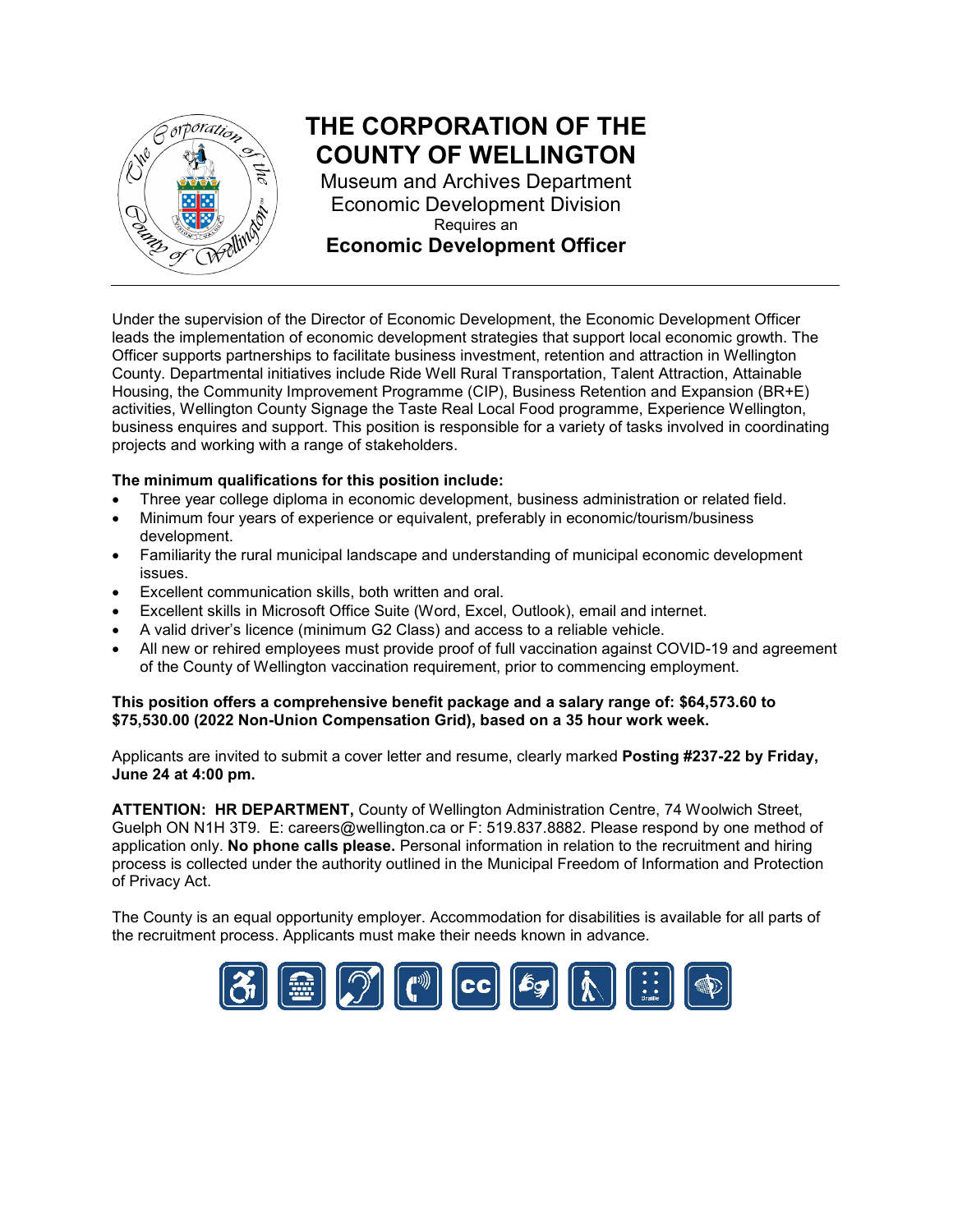

# **COUNTY OF WELLINGTON**

## **POSITION DESCRIPTION**

| <b>Title: Economic Development Officer</b> | <b>Reports to: Director of Economic</b> |
|--------------------------------------------|-----------------------------------------|
|                                            | Development                             |
| <b>Department: Museum and</b>              | <b>Positions Supervised: 0</b>          |
| Archives/Wellington Place                  |                                         |
| <b>Effective: April 2012</b>               | <b>Revised: October 2021</b>            |

### **BASIC FUNCTION:**

Under the supervision of the Director of Economic Development, the Economic Development Officer leads the implementation of economic development strategies that support local economic growth. The Officer supports partnerships to facilitate business investment, retention and attraction in Wellington County. Departmental initiatives include Ride Well Rural Transportation, Talent Attraction, Attainable Housing, the Community Improvement Programme (CIP), Business Retention and Expansion (BR+E) activities, Wellington County Signage the Taste Real Local Food programme, Experience Wellington, business enquires and support. This position is responsible for a variety of tasks involved in coordinating projects and working with a range of stakeholders.

## **PRINCIPAL RESPONSIBILITIES:**

Under the guidance of the Director of Economic Development, the Economic Development Officer has the following duties and responsibilities:

- Coordinating department initiatives and events, including monitoring programmes, marketing and communications, programme application intake, survey development and implementation, and business engagement.
- Collaborating with municipalities to ensure effective rollout of department initiatives.
- Performance measurement of programmes against short and long-term objectives.
- Supporting economic development enquiries by conducting research, reviewing information, reaching out to stakeholders/groups and conducting follow up.
- Sourcing information and resources for industry specific initiatives by collecting and analyzing data, local market conditions and recommending directions targeting various business sectors.
- Supporting the municipalities in their economic development efforts where appropriate.
- Working with a variety of municipal departments to implement initiatives.
- Creating marketing content to promote Wellington County and economic development programmes and initiatives.
- Developing and maintaining relationships between local organizations, businesses, industry and representatives of government with the aim of creating new economic opportunities.